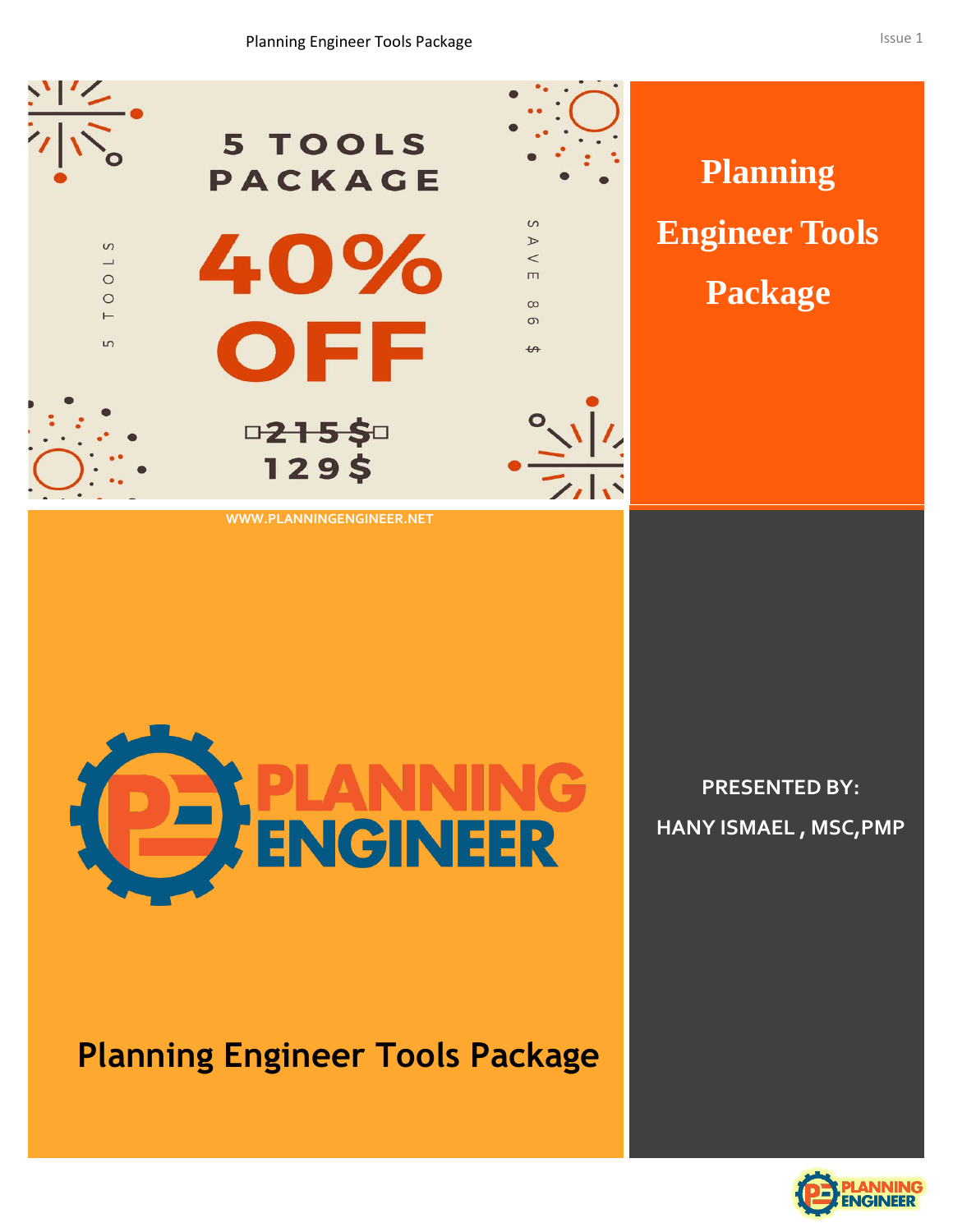

**This package contains 5 excel tools, at a 40% discount rate, which have specially put together in order to help planning engineers plan and schedule tasks and related project activities as efficiently as possible.**

# **This is a special offer for 5 excel tools with 40% discount.**

Fiver specially formulated tools have been amalgamated to help you carry out your projects effectively. Avail these excel tools for an unbelievable price of \$129, with a 40% reduction! Hurry up, and purchase this tool pack! Improve your project management efficiency!

This tools package is being offered at a discounted price. The original price for these 5 excel tools is worth \$215. Since our aim is to help you and provide you with the best resources, which can improve your competency and make you a strategic asset in the industry, we are not offering this package at a discounted rate. The value for the package has been reduced from \$215 to \$129, with a 40% discount! This discount is only available for a limited time period, so hurry up! And get yourself this tools package for easier project management and supervision.

# **1- Create Primavera Schedule with relationships.**



This tool will aid engineers in the development of schedules and plans with the help of the Primavera software. Primavera can be difficult for most engineers to understand and utilize, which is why this tool is an engineer's best bet at ensuring that the plan and schedule will be easily formulated and effective.

Scheduling is the core activity required in project management. Do not let your projects get delayed. Purchase this Excel Toolkit and ensure effective performance and management of your new or on-going projects!

## **2- Cost and resource loading. Excel Tool**



This is an excel tool to aid project planning and management engineers to develop cost

and resource schedules. This tool is beneficial for developing budgets and doing cost analysis which can help analyze the financial situation of projects. Moreover, it provides the added benefit of analyzing the resources situation to ensure timely delivery and restocking of materials.

Cost management and resource restocking are activities which require time management in order to prevent delay and overheads. This tool is bound to prevent any delays and extra expenses by giving you accurate budgets and resource updates.

## **3- Effective Excel Bar Chart that distributes quantities. Excel tool**



This excel tool has been developed to aid project planning and management engineers to develop schedules, thereby allowing to further break down the project activities in Primavera. This will allow project engineers and managers to carry out closer and more detailed analysis and monitoring of the project activities.

This tool will also assist project managers in resource leveling. Creating a fast schedule with quantities using the power of excel will further improve the competence of project engineers and managers.

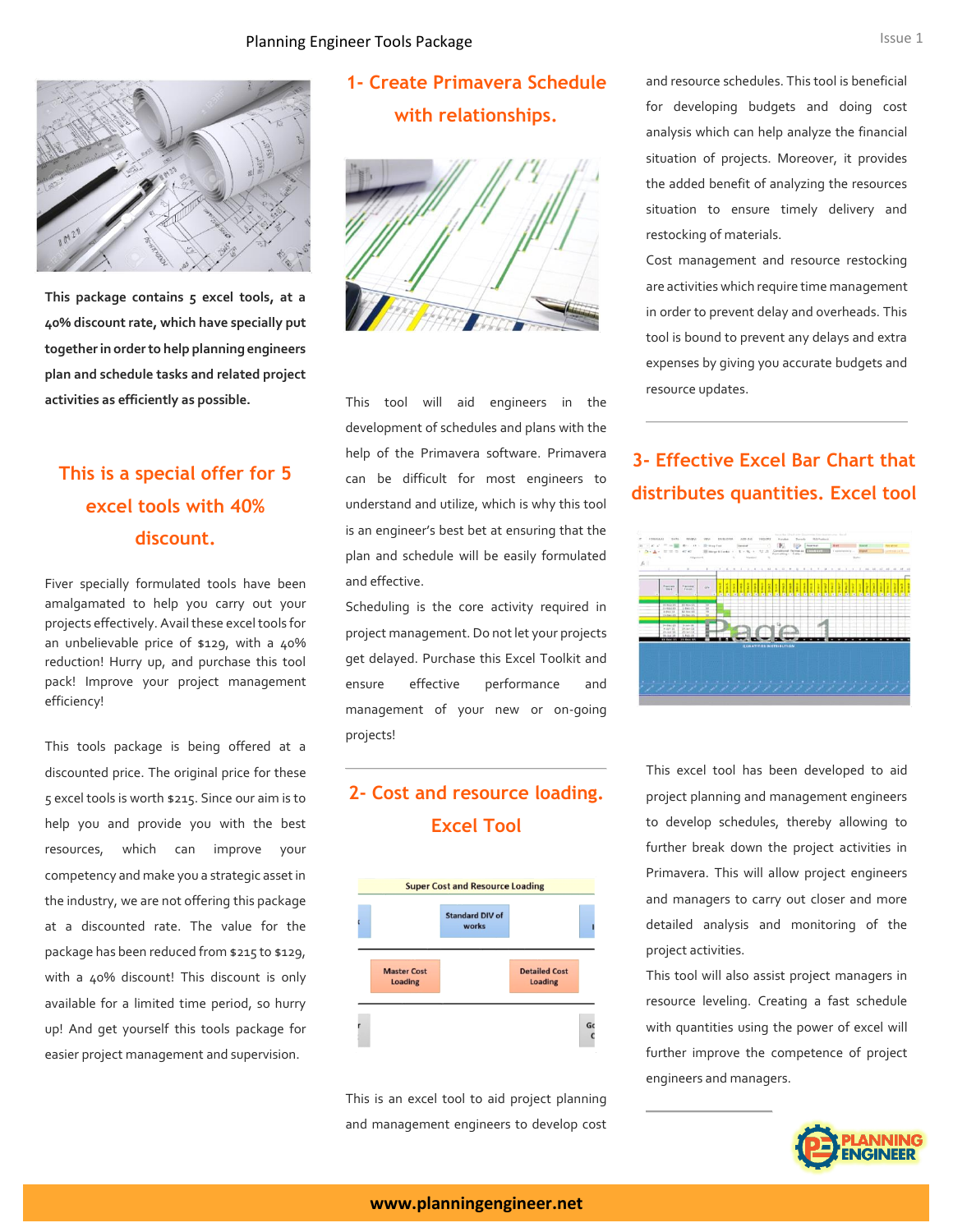# **4. Powerful Monitoring and controlling. Excel tool**



Make activities monitoring and supervision hassle free with this powerful monitoring and controlling tool. This excel tool allows for managers to easily monitor activity status and progress, thereby ensuring that supervision of activities is being done effectively. This tool is bound to boost productivity as it can help project managers identify lags and slowdowns at an earlier stage.

# **5. Magical Resource leveling. Excel Tool**

Resource Leveling is a special skill for Planning Engineer for the sake of carrying out projects efficiently and without any delays. With This Excel Tool project managers can ensure that Resources Leveling and Quantities distribution is carried out in an effective and smooth manner. Plan and level resources in few steps and produce professional workable time schedule to the construction team.



**After you purchase this 5 tools package you will receive an email to download.**

**Note: Some tools require activations. You need to open the tool EXE file, send your system ID to info@planningengineer.net and we will send you back your activation key.**